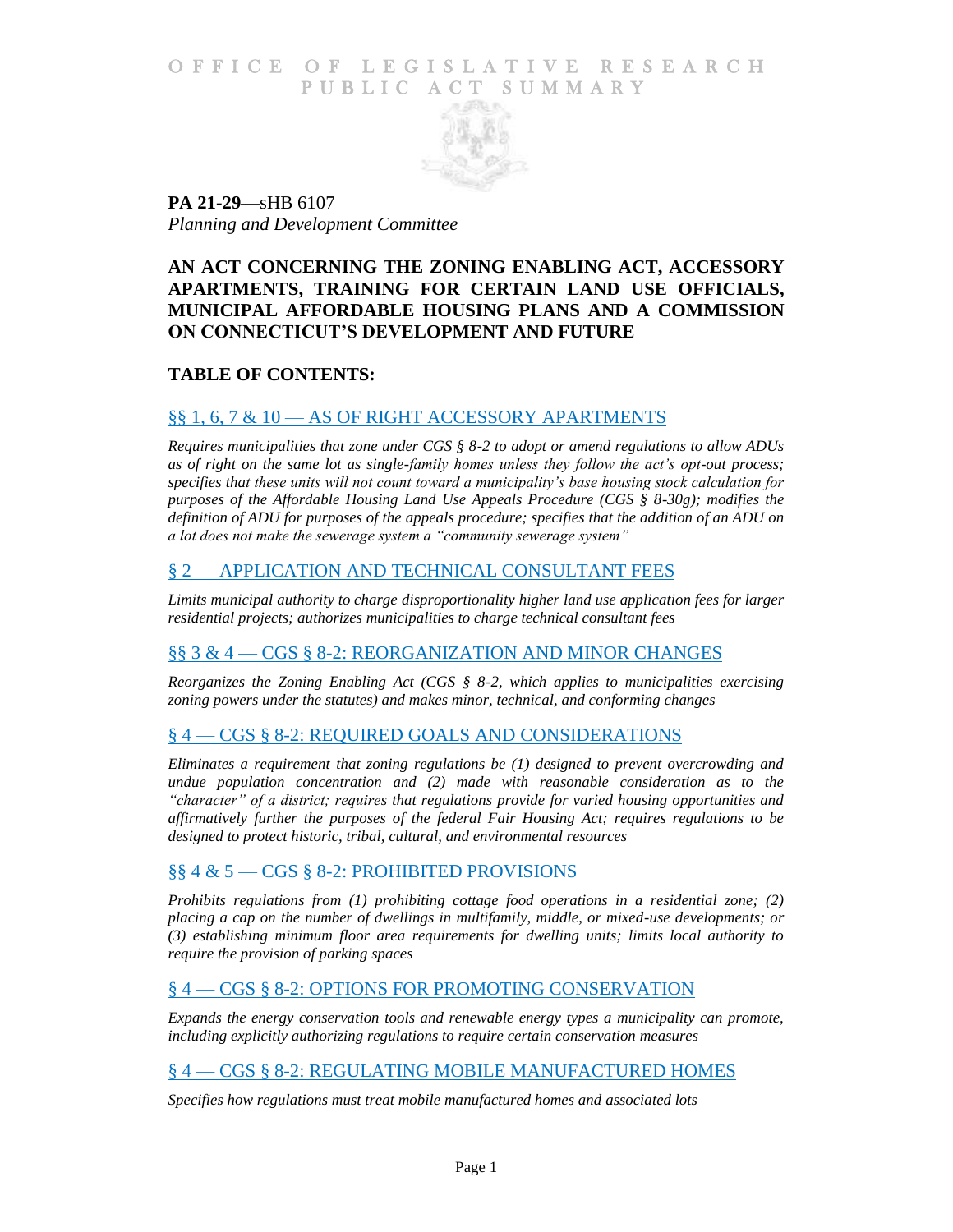## § 8 — [ZONING ENFORCEMENT OFFICER CERTIFICATION](#page-8-0)

*[Beginning January 1, 2023, requires all appointed ZEOs to obtain and maintain certification from](#page-8-1)  [the state's professional ZEO association](#page-8-1)*

# § 9 — [BIENNIAL TRAINING FOR CERTAIN LAND USE OFFICIALS](#page-8-2)

*[Requires local planning and zoning officials to complete at least four hours of training biennially](#page-8-3)*

# § 11 — [WATER POLLUTION CONTROL PLANS](#page-9-0)

*[Allows WPCAs to add information about sewer system capacity for certain areas to municipal](#page-9-1)  [water pollution control plans](#page-9-1)*

# § 12 — [AFFORDABLE HOUSING PLANNING REQUIREMENT](#page-9-2)

*[Specifies that municipalities must prepare and adopt their first plans by June 1, 2022; requires](#page-9-3)  [plans to be submitted to OPM](#page-9-3)*

## § 13 — [COMMISSION ON CONNECTICUT'S DEVELOPMENT AND](#page-10-0)  [FUTURE](#page-10-0)

*[Establishes a commission within the Legislative Department to evaluate policies related to land](#page-10-1)  [use, conservation, housing affordability, and infrastructure](#page-10-1)*

### [BACKGROUND](#page-12-0)

## <span id="page-1-0"></span>§§ 1, 6, 7 & 10 — AS OF RIGHT ACCESSORY APARTMENTS

<span id="page-1-1"></span>*Requires municipalities that zone under CGS § 8-2 to adopt or amend regulations to allow ADUs as of right on the same lot as single-family homes unless they follow the act's opt-out process; specifies that these units will not count toward a municipality's base housing stock calculation for purposes of the Affordable Housing Land Use Appeals Procedure (CGS § 8-30g); modifies the definition of ADU for purposes of the appeals procedure; specifies that the addition of an ADU on a lot does not make the sewerage system a "community sewerage system"*

#### *Definitions*

Under the act, an "accessory apartment" (also referred to as an accessory dwelling unit or "ADU") means a separate dwelling unit that (1) is located on the same lot as a principal dwelling unit of greater square footage; (2) has cooking facilities; and (3) complies with or is otherwise exempt from any applicable building code, fire code, and health and safety regulations.

The act specifies that "as of right" means able to be approved without requiring (1) a public hearing; (2) a variance, special permit, or special exception; or (3) other discretionary zoning action, other than a determination that a site plan conforms with applicable zoning regulations.

#### *Regulation Adoption Requirement*

The act requires municipalities that exercise powers under CGS § 8-2 (the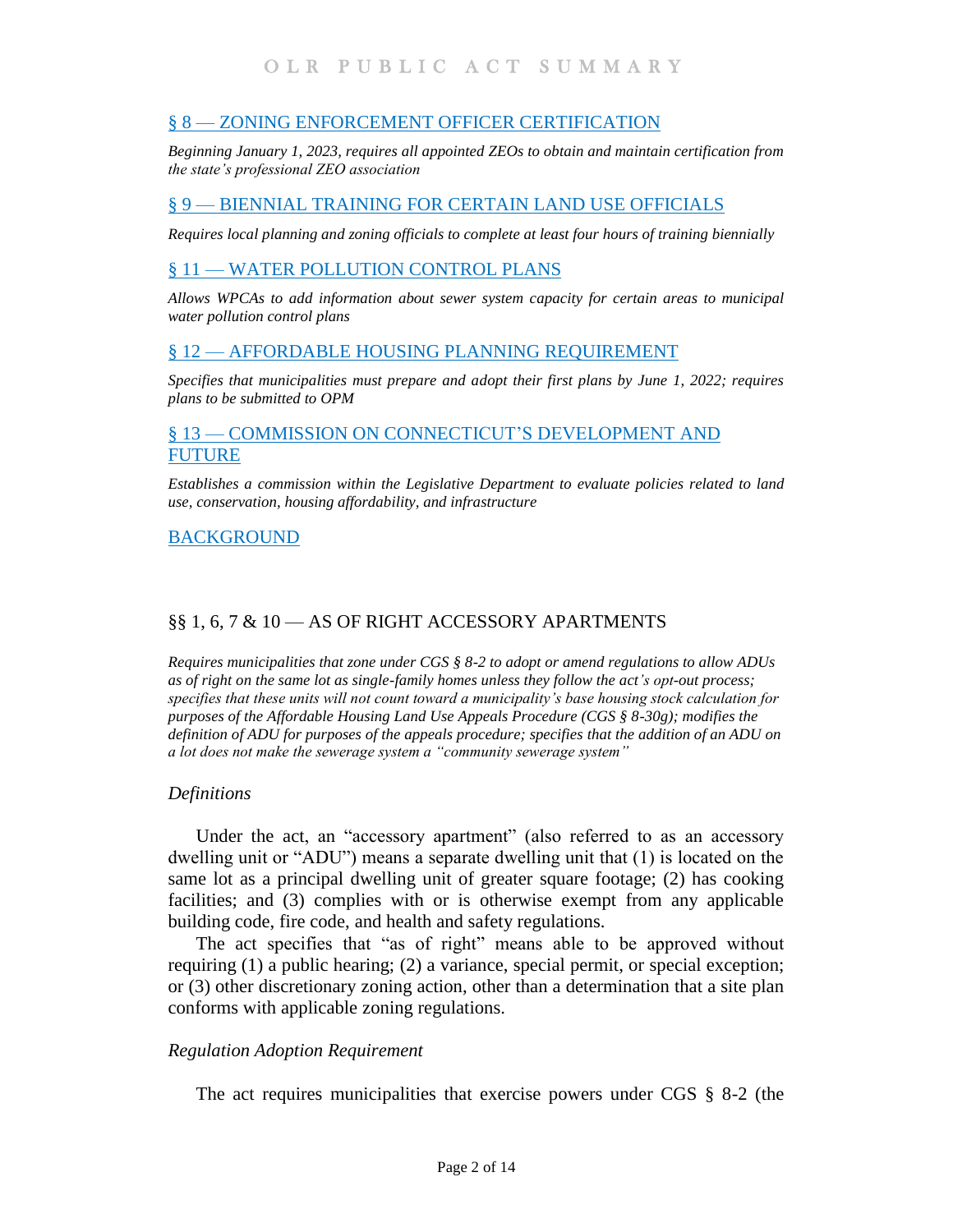Zoning Enabling Act) to adopt regulations (1) allowing one ADU as of right on each lot that contains a single-family dwelling and (2) designating other areas where ADUs are allowed. But the act also creates an opt-out process, as described below.

The act specifies that municipalities cannot require as of right ADUs sharing a lot with a single-family home to be preserved for lower-income families (i.e., an "affordable accessory apartment," which, generally, is a deed restricted unit made affordable for households with incomes that do not exceed 80% of the median income).

If a municipality does not opt out and does not amend or adopt ADU regulations by January 1, 2023, the act requires the municipality to review ADU permit applications in accordance with the act's regulation requirements until the regulations are amended or adopted. A municipality may not use or impose additional standards beyond those set forth in the act. The act deems noncompliant regulations to be null and void.

### *Opt-Out Process*

Until January 1, 2023, the act allows municipalities to opt out of the act's as of right ADU provisions. To do so, the municipality's zoning or combined planning and zoning commission must:

- 1. first hold a public hearing on the proposed opt-out, subject to the standard notice and timeframes for such hearings;
- 2. affirmatively decide by a two-thirds vote to opt out within the statutory time limit (generally within 65 days of the hearing's completion);
- 3. state in the record the reasons for its decision; and
- 4. publish notice of the decision within 15 days in a newspaper that has substantial circulation in the municipality.

The act requires the opt-out to be confirmed by a two-thirds vote of the municipal legislative body (or if it is a town meeting, the board of selectmen).

### *As of Right Permitting*

The act requires regulations to establish an as of right permit application and review process for ADUs. The process must require the zoning or planning and zoning commission to decide within 65 days after an application unless an applicant approves an extension or extensions of up to 65 days total or withdraws the application.

Under the act, municipalities cannot condition ADU approval on the correction of a nonconforming use, structure, or lot or require fire sprinklers unless they are also required in the principal dwelling or by the fire code.

### *Regulation Contents*

Under the act, the ADU zoning regulations must:

1. allow attached and detached ADUs and ADUs contained within the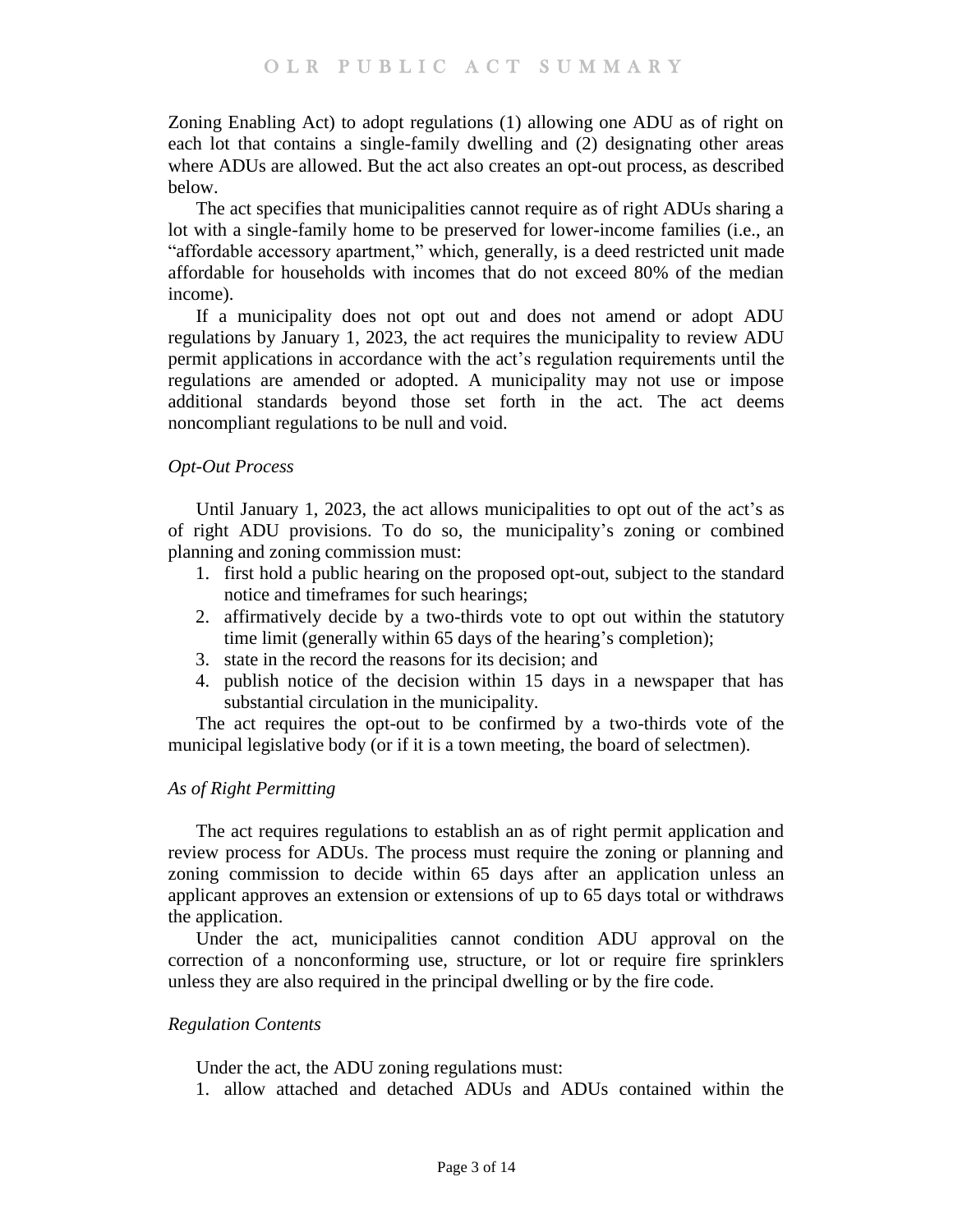principal dwelling unit;

- 2. set a maximum net floor area for ADUs that is the lesser of (a) at least 30% of the principal dwelling's net floor area or (b) 1,000 square feet (but regulations may allow a larger net floor area for ADUs);
- 3. require setbacks, lot size, and building frontage less than or equal to that which is required for the principal dwelling;
- 4. require lot coverage greater than or equal to that which is required for the principal dwelling; and
- 5. provide for height, landscaping, and architectural design standards that do not exceed standards applied to single-family dwellings in the municipality.

Regulations cannot require:

- 1. a passageway between the ADU and principal dwelling;
- 2. an exterior door for an ADU, except as required by the applicable building or fire code;
- 3. more than one parking space for the ADU or fees in lieu of parking;
- 4. a familial, marital, or employment relationship between the principal dwelling unit's occupants and the ADU's occupants;
- 5. a minimum age for ADU occupants;
- 6. separate billing of utilities otherwise connected to, or used by, the principal dwelling unit; or
- 7. periodic ADU permit renewal.

The act further specifies that it does not supersede applicable building code requirements or other requirements where a well or private sewerage system is being used, provided approval for any such accessory apartment must not be unreasonably withheld.

Additionally, the act prohibits municipalities, special districts, and sewer or water authorities from (1) considering an ADU to be a new residential use for the purposes of calculating connection fees or capacity charges for utilities, including water and sewer service, unless the ADU was constructed with a new singlefamily dwelling on the same lot or (2) requiring the installation of a new or separate utility connection directly to an ADU or imposing a related connection fee or capacity charge.

Under existing law, a community sewer system is a sewer system service for at least two residences in separate structures that is (1) not connected to a municipal sewer system or (2) connected to it as a distinct and separately managed segment of the system. The act specifies that a "community sewerage system" does not include a system serving only a principal dwelling and ADU located on the same lot.

The act does not prevent municipalities from prohibiting or limiting the use of ADUs for short-term rentals or vacation stays.

### *Housing Stock Calculation Under CGS § 8-30g*

The Department of Housing (DOH) annually promulgates a list identifying the housing stock in each municipality that qualifies as affordable housing under the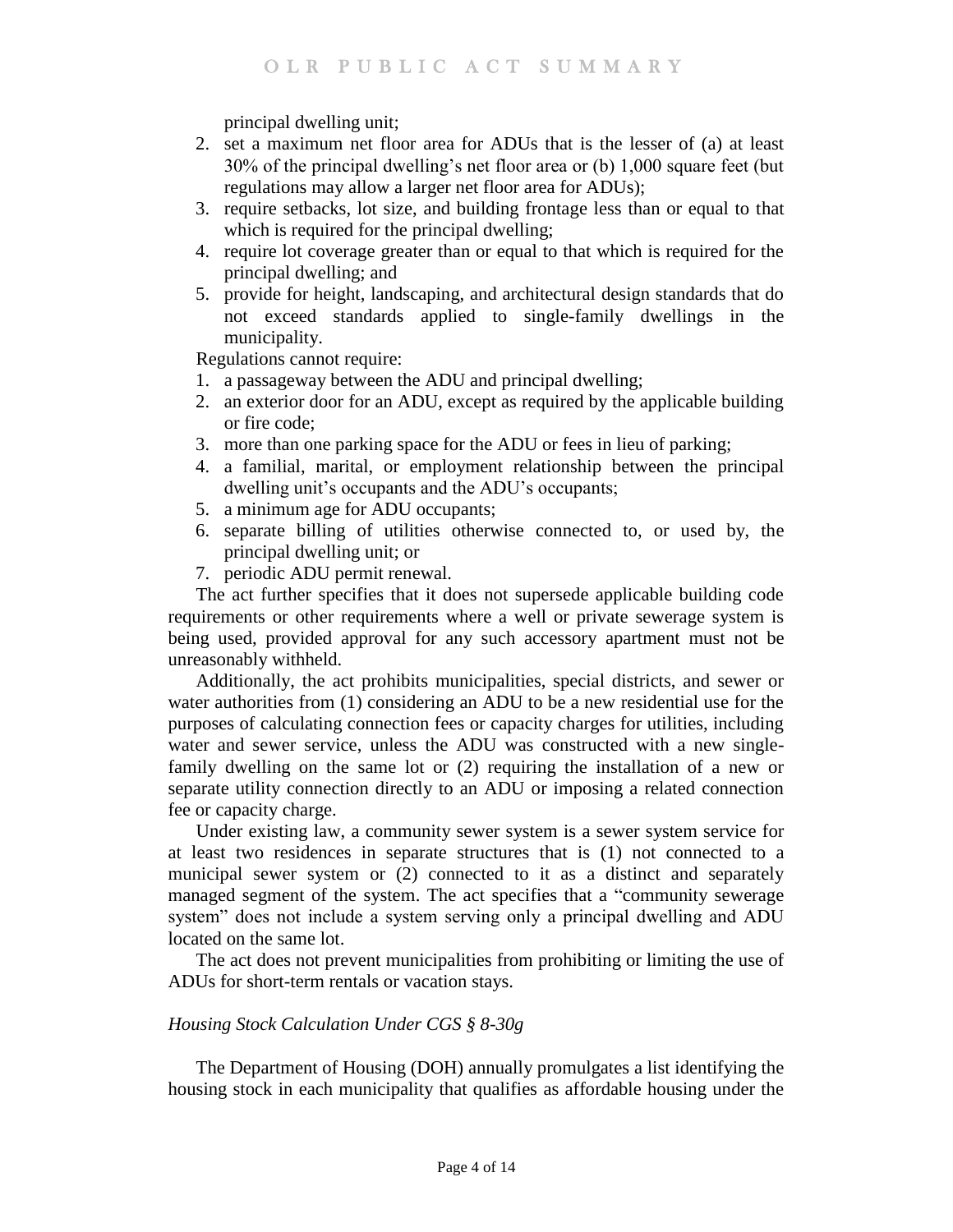Affordable Housing Land Use Appeals Procedure (see BACKGROUND). The list, based on U.S. Census data, provides this information as a percentage of the total housing stock in the municipality (see CGS  $\S$ § 8-30g(k) & 8- $37qqq(a)(2)(D)$ ). The act specifies that ADUs built or permitted after January 1, 2022, but that are not subject to deed restrictions that qualify them as affordable housing will not increase a municipality's base (market-rate) housing stock calculation. Therefore, as of right ADUs will not increase the amount of affordable housing that a municipality must have to obtain or maintain an exemption or moratorium from the procedure.

The act also aligns the definition of "accessory apartment" under the appeals procedure with the act's definition of ADU.

EFFECTIVE DATE: January 1, 2022, for the main ADU provisions (§ 6) and October 1, 2021, for the definitions and conforming changes (§§ 1, 7 & 10).

### <span id="page-4-1"></span><span id="page-4-0"></span>§ 2 — APPLICATION AND TECHNICAL CONSULTANT FEES

*Limits municipal authority to charge disproportionality higher land use application fees for larger residential projects; authorizes municipalities to charge technical consultant fees* 

Existing law allows municipalities, by ordinance, to set reasonable fees for processing applications submitted to the planning, zoning, or planning and zoning commission; the zoning board of appeals; or inland wetlands commission. The act prohibits adopting a fee schedule that imposes higher fees on developments built following an appeal brought under the Affordable Housing Land Use Appeals Procedure (CGS § 8-30g). It also prohibits using a fee schedule charging more because a residential building has more than four units, including higher fees per unit, per square footage, or per unit of construction cost.

The act additionally allows municipalities to adopt regulations establishing reasonable technical consultant fees for applications made to the abovementioned boards and commissions. The fees must be used to pay consultants who have expertise in land use to review particular technical aspects of an application (e.g., traffic or stormwater) for the benefit of the commission or board.

The fees must be accounted for separately and may only be used for technical review costs. The fees cannot be used to pay a consultant who is a salaried employee of the municipality, commission, or board. Leftover amounts, including any interest accrued, must be returned to the applicant within 45 days after the review is complete.

EFFECTIVE DATE: October 1, 2021

#### <span id="page-4-2"></span>§§ 3 & 4 — CGS § 8-2: REORGANIZATION AND MINOR CHANGES

<span id="page-4-3"></span>*Reorganizes the Zoning Enabling Act (CGS § 8-2, which applies to municipalities exercising zoning powers under the statutes) and makes minor, technical, and conforming changes*

The act makes various minor, technical, and conforming changes to the Zoning Enabling Act, which applies to municipalities that exercise zoning powers under the statutes (as opposed to a special act).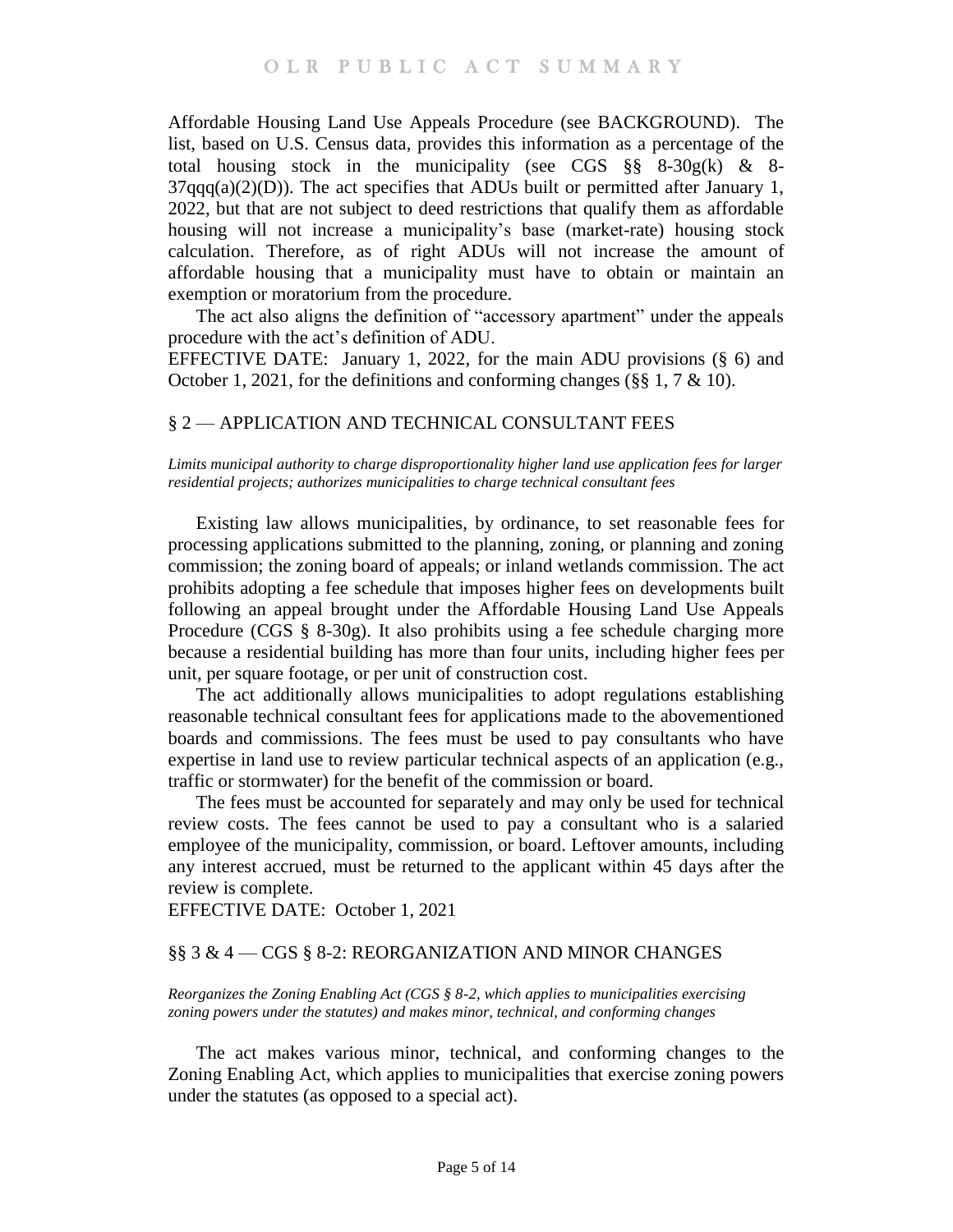Among these, the act specifies that when a municipality is contiguous to, or on a navigable waterway that drains to, Long Island Sound, its regulations must require the zoning commission to consider a proposed development's environmental impact on Long Island Sound's coastal resources, rather than impacts on Long Island Sound generally. By law, "coastal resources" means coastal waters and their natural resources, related marine and wildlife habitat, and adjacent shorelands (CGS § 22a-93).

The act specifically authorizes municipalities to use a vehicle's estimated miles traveled and vehicle trips generated standard instead of, or in addition to, a "level of service" traffic calculation when assessing (1) a proposed development's anticipated traffic impact and (2) potential mitigation strategies such as reducing the amount of required parking for a development or requiring public sidewalks, crosswalks, bicycle paths, bicycle racks, or bus shelters (including off-site).

The act specifies that regulations may provide for floating zones, overlay zones, and planned development districts. (Connecticut courts have held that CGS § 8-2 implicitly grants municipalities the power to use these techniques.)

The act also makes technical and conforming changes to the temporary health care structure law (§ 3).

### EFFECTIVE DATE: October 1, 2021

### <span id="page-5-0"></span>§ 4 — CGS § 8-2: REQUIRED GOALS AND CONSIDERATIONS

<span id="page-5-1"></span>*Eliminates a requirement that zoning regulations be (1) designed to prevent overcrowding and undue population concentration and (2) made with reasonable consideration as to the "character" of a district; requires that regulations provide for varied housing opportunities and affirmatively further the purposes of the federal Fair Housing Act; requires regulations to be designed to protect historic, tribal, cultural, and environmental resources* 

### *Required Goals*

The act eliminates the requirement that zoning regulations be designed to prevent the overcrowding of land and avoid undue concentration of population.

The act requires that regulations be designed to do the following:

- 1. protect the state's historic, tribal, cultural, and environmental resources;
- 2. consider the impact of permitted land uses on contiguous municipalities and the planning region;
- 3. address significant disparities in housing needs and access to educational, occupational, and other opportunities;
- 4. affirmatively further the purposes of the federal Fair Housing Act; and
- 5. promote efficient review of proposals and applications.

#### *Consideration of Character*

Prior law required that zoning regulations be made with (1) reasonable consideration as to the character of the district and its peculiar suitability for particular uses and (2) a view toward conserving the buildings' value and encouraging the most appropriate use of land throughout a municipality. The act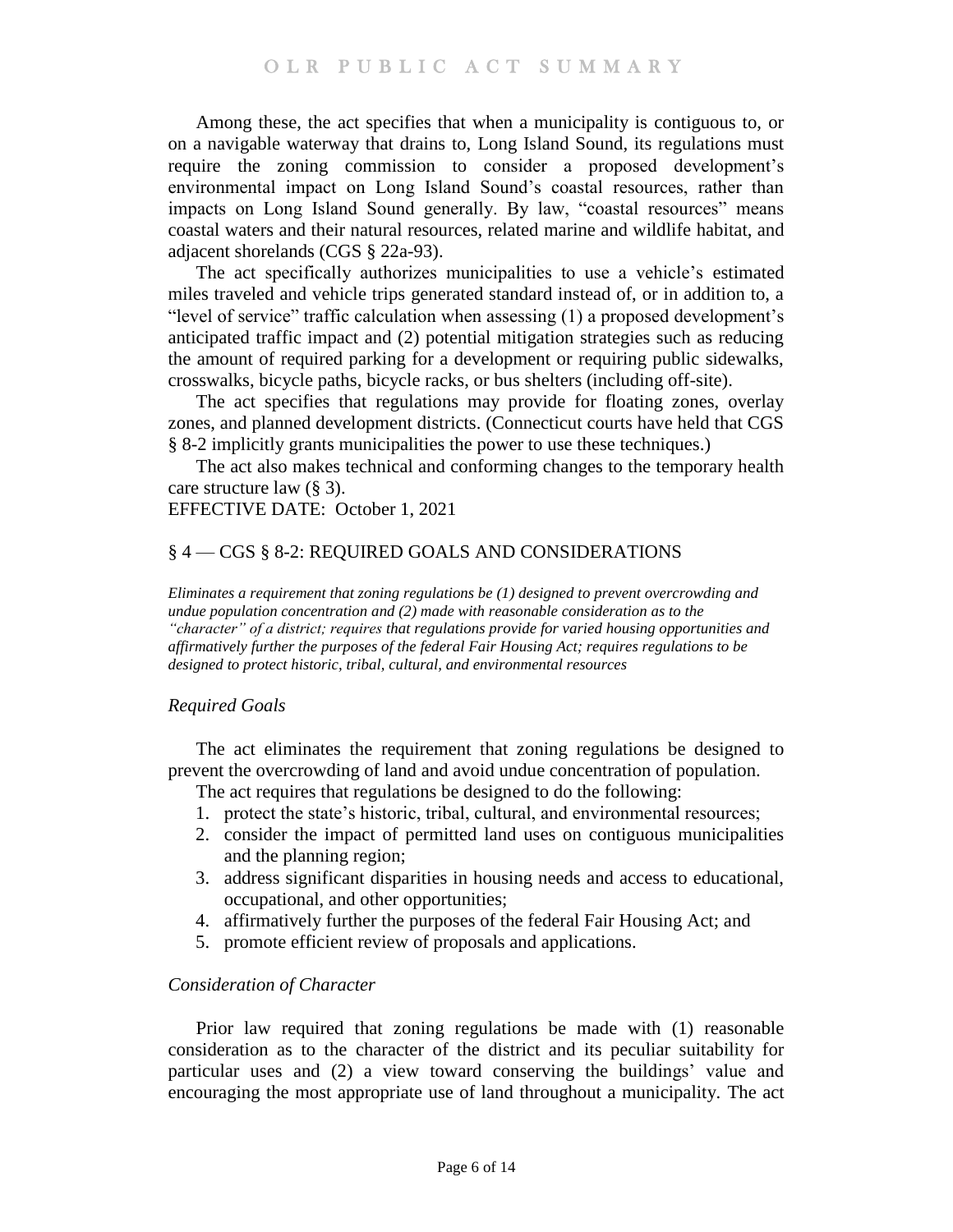eliminates the broad requirement that regulations consider character and preserve property values. Instead, it requires consideration of a district's physical site characteristics and its peculiar suitability for particular uses, with a view toward encouraging the most appropriate use of land throughout a municipality.

The act also specifies that regulations cannot be applied to deny a land use application (including site plans, special permits or exceptions, or other zoning approval) based upon:

- 1. a district's character unless the character is expressly articulated in regulations with clear and explicit physical standards for site work and structures or
- 2. the immutable characteristics, income source, or income level of an applicant or end user (other than age or disability, in the case of agerestricted or disability-restricted housing).

### *Providing Housing Opportunities*

In addition to the housing-related provisions above, the act requires zoning regulations to provide for, rather than encourage, the development of housing opportunities for all residents of the municipality and local planning region. This includes opportunities for multifamily dwellings consistent with soil types, terrain, and infrastructure capacity.

The act requires zoning regulations to expressly allow, rather than encourage, housing that meets the needs identified in the state's Consolidated Plan for Housing and Community Development and Plan of Conservation and Development.

EFFECTIVE DATE: October 1, 2021

# <span id="page-6-0"></span>§§ 4 & 5 — CGS § 8-2: PROHIBITED PROVISIONS

<span id="page-6-1"></span>*Prohibits regulations from (1) prohibiting cottage food operations in a residential zone; (2) placing a cap on the number of dwellings in multifamily, middle, or mixed-use developments; or (3) establishing minimum floor area requirements for dwelling units; limits local authority to require the provision of parking spaces* 

The act prohibits zoning regulations from:

- 1. prohibiting cottage food operations (i.e., operations in which food products are prepared in a private residential dwelling's home kitchen and for sale directly to the consumer) in a residential zone;
- 2. establishing minimum floor area requirements for dwelling units that are greater than those required under applicable building, housing, or other code; or
- 3. placing a fixed numerical or percentage cap on the number of dwelling units permitted in multifamily housing over four units, middle housing, or mixed-use developments.

Under the act, "middle housing" refers to duplexes, triplexes, quadplexes, cottage clusters, and townhouses. A "cottage cluster" is a grouping of at least four detached housing units or live work units per acre that are located around a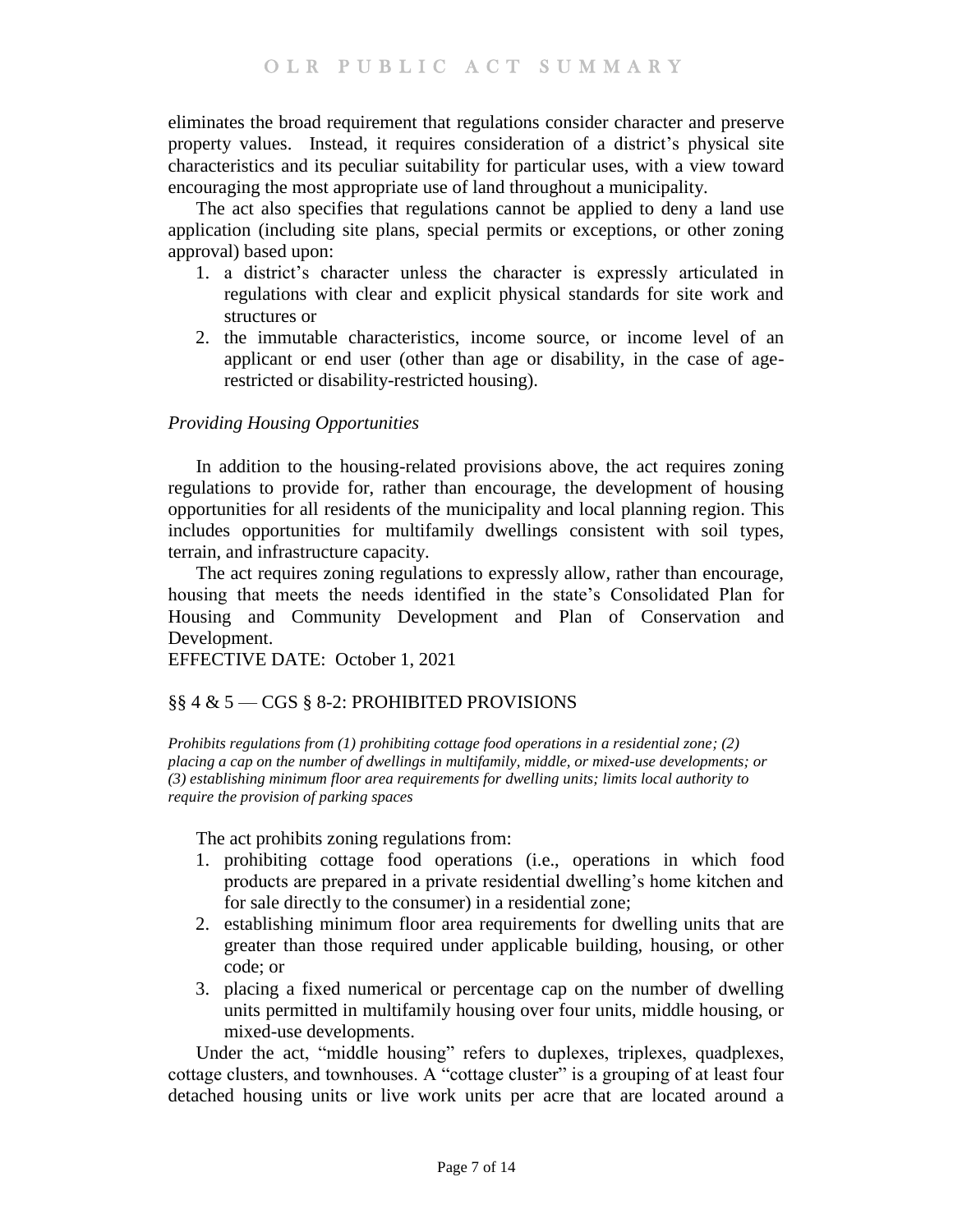common open area. A "mixed-use development" is a development containing residential and nonresidential uses in a single building. A "townhouse" is a residential building constructed in a grouping of three or more attached units, each of which shares at least one common wall with an adjacent unit and has exterior walls on at least two sides.

The act also prohibits regulations from requiring more than one parking space for each studio or one-bedroom dwelling unit or more than two parking spaces for each dwelling unit with two or more bedrooms unless the municipality opts out as authorized under the act.

To opt out of the act's parking provision, the municipality's zoning or combined planning and zoning commission must do the following:

- 1. first hold a public hearing on the proposed opt-out, subject to the standard notice and timeframes for such hearings;
- 2. affirmatively decide by a two-thirds vote to opt out within the statutory time limit (generally within 65 days of the hearing's completion);
- 3. state in the record the reasons for its decision; and
- 4. publish notice of the decision within 15 days in a newspaper that has substantial circulation in the municipality.

The act requires the opt-out to be confirmed by a two-thirds vote of the municipal legislative body (or, if it is a town meeting, the board of selectmen). EFFECTIVE DATE: October 1, 2021

#### <span id="page-7-0"></span>§ 4 — CGS § 8-2: OPTIONS FOR PROMOTING CONSERVATION

<span id="page-7-1"></span>*Expands the energy conservation tools and renewable energy types a municipality can promote, including explicitly authorizing regulations to require certain conservation measures* 

Prior law allowed zoning regulations to encourage the use of certain energy conservation tools, including solar. The act instead allows the regulations to require or promote these and specifically includes distributed generation or freestanding wind and combined heat and power.

The act also expands the conservation tools that municipalities can incentivize developers' use of to include any solar and other renewable forms of energy; combined heat and power; water conservation, including demand offsets; and other energy conservation techniques. Prior law specifically addressed only passive solar techniques.

EFFECTIVE DATE: October 1, 2021

#### <span id="page-7-2"></span>§ 4 — CGS § 8-2: REGULATING MOBILE MANUFACTURED HOMES

<span id="page-7-3"></span>*Specifies how regulations must treat mobile manufactured homes and associated lots* 

Under prior law, zoning regulations adopted under CGS § 8-2 could not treat manufactured homes and lots substantially differently from single-family dwellings and lots with those dwellings. Additionally, prior law specified that under such regulations, manufactured home developments could not be treated substantially differently from multifamily dwellings or associated lots, cluster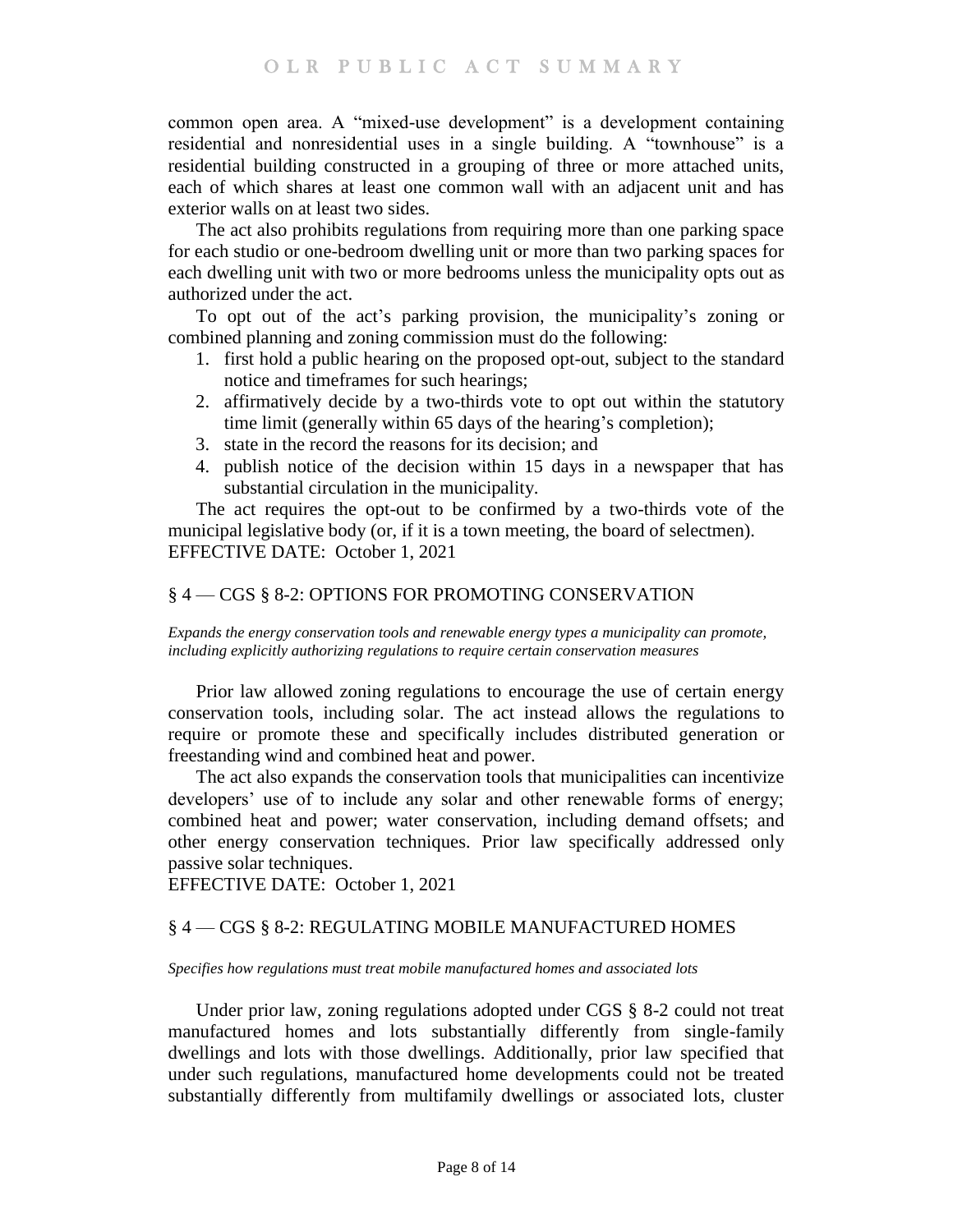developments, or planned unit developments.

The act instead prohibits regulations from imposing on manufactured homes, including mobile homes and associated lots and parks, conditions that are substantially different from those imposed on single- or multi-family dwellings and associated lots, cluster developments, or planned unit developments. The act removes references to manufactured home developments for these purposes.

As under prior law, these provisions apply to manufactured homes built to federal standards and with a narrowest dimension of 22 feet or more. EFFECTIVE DATE: October 1, 2021

#### <span id="page-8-0"></span>§ 8 — ZONING ENFORCEMENT OFFICER CERTIFICATION

<span id="page-8-1"></span>*Beginning January 1, 2023, requires all appointed ZEOs to obtain and maintain certification from the state's professional ZEO association* 

Beginning January 1, 2023, and annually thereafter, the act requires zoning enforcement officers (ZEOs) working in municipalities that exercise zoning authority under the statutes to obtain certification from the Connecticut Association of ZEOs. The act requires ZEOs to maintain certification for the duration of their employment as ZEOs.

By law, each municipality decides how its zoning regulations are enforced. In practice, the zoning or combined planning and zoning commission may reserve the enforcement power to itself, or it may be delegated to a ZEO. ZEOs may be responsible for (1) investigating zoning violations and issuing cease and desist orders and (2) reviewing and providing an advisory opinion on applications for special permits, site plans, subdivisions, and variances.

EFFECTIVE DATE: October 1, 2021

#### <span id="page-8-2"></span>§ 9 — BIENNIAL TRAINING FOR CERTAIN LAND USE OFFICIALS

#### <span id="page-8-3"></span>*Requires local planning and zoning officials to complete at least four hours of training biennially*

Beginning January 1, 2023, the act requires each member of a local planning commission, zoning commission, planning and zoning commission, or zoning board of appeals to complete at least four hours of training biennially.

Members serving on a board or commission as of January 1, 2023, must complete their initial training by January 1, 2024. Members not serving on January 1, 2023, must complete the training within one year after being elected or appointed to the board or commission.

The initial and subsequent training must include at least one hour on affordable and fair housing policies. Training may also cover:

- 1. process and procedural matters, including the conduct of effective meetings and public hearings and the Freedom of Information Act;
- 2. the interpretation of site plans, surveys, maps, and architectural conventions; and
- 3. the impact of zoning on the environment, agriculture, and historic resources.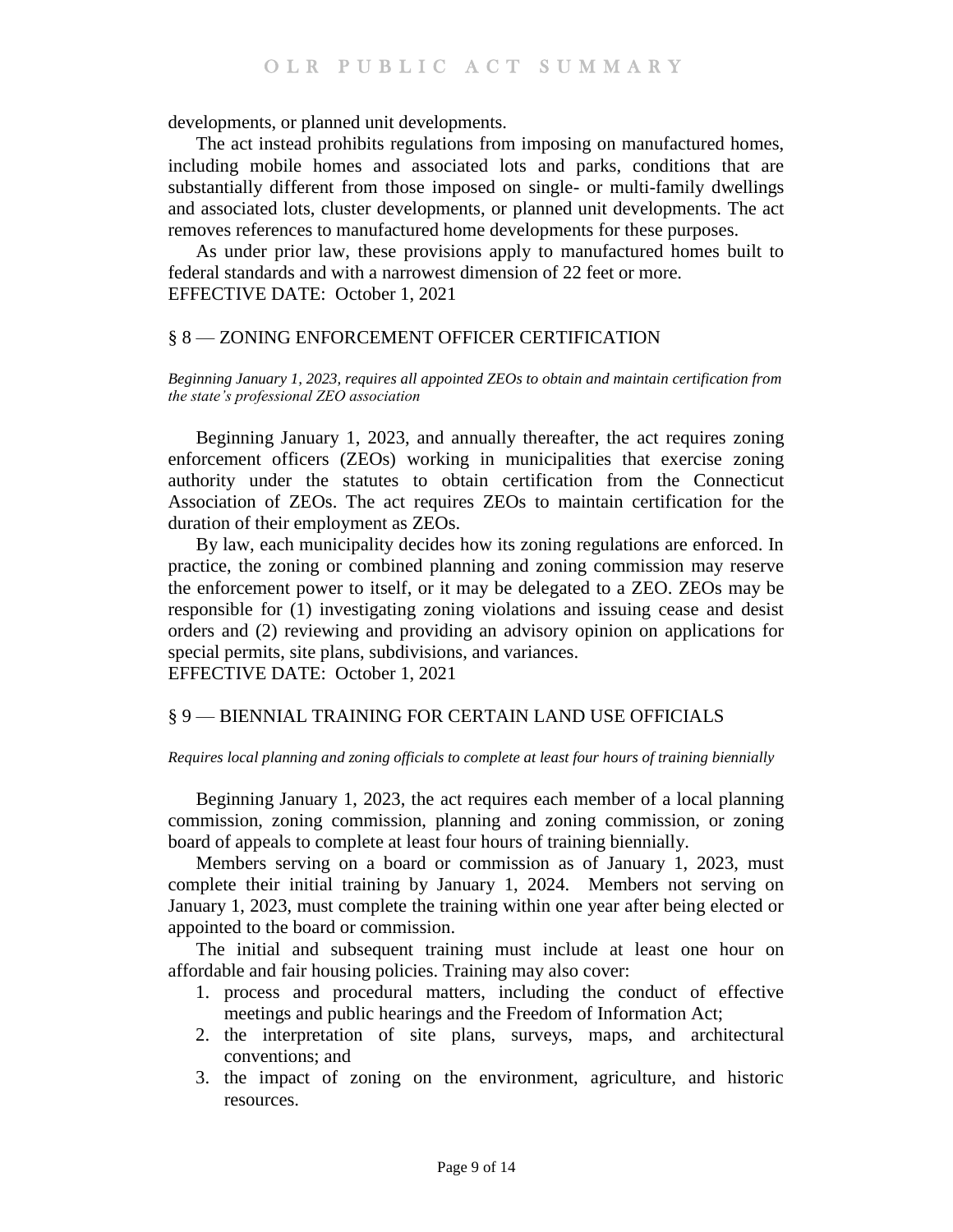By January 1, 2022, the act requires the Office of Policy and Management secretary to establish guidelines for the training in collaboration with land use training providers, including the Connecticut Association of Zoning Enforcement Officials, the Connecticut Conference of Municipalities, the Connecticut Chapter of the American Planning Association, the Land Use Academy at UConn's Center for Land Use Education and Research, the Connecticut Bar Association, regional councils of governments, and other nonprofit or educational institutions that provide land use training. If the secretary fails to establish the guidelines, then land use training providers may create and administer appropriate training.

The act requires each board or commission, starting by March 1, 2024, to annually submit to its municipal legislative body (or board of selectmen, if a town meeting) a statement affirming its members' compliance with the act's training requirement.

EFFECTIVE DATE: Upon passage

### <span id="page-9-0"></span>§ 11 — WATER POLLUTION CONTROL PLANS

<span id="page-9-1"></span>*Allows WPCAs to add information about sewer system capacity for certain areas to municipal water pollution control plans* 

By law, water pollution control plans created by municipal water pollution control authorities (WPCAs) delineate areas such as those (1) served by the municipal sewerage system, (2) where sewerage facilities are planned, and (3) where sewers should be avoided. The plans also describe municipal programs to avoid pollution problems and manage subsurface sewage disposal.

The act allows WPCAs to delineate in these plans the specific capacity allocations to serve developable areas for residential or mixed-use buildings with at least four dwelling units.

EFFECTIVE DATE: October 1, 2021

#### <span id="page-9-2"></span>§ 12 — AFFORDABLE HOUSING PLANNING REQUIREMENT

#### <span id="page-9-3"></span>*Specifies that municipalities must prepare and adopt their first plans by June 1, 2022; requires plans to be submitted to OPM*

Existing law requires every municipality, at least once every five years, to prepare or amend and adopt an affordable housing plan specifying how the municipality will increase the number of affordable housing developments in its jurisdiction. The act specifies that municipalities must prepare and adopt their first plans by June 1, 2022. The act also requires municipalities to post their draft plan or updates online. Under prior law, this was only required if they held a public hearing on the draft plan or updates. (As under prior law, if they hold a hearing, they must post the draft plan online at least 35 days beforehand.) It eliminates a requirement that the draft plan or amendment be filed with the town clerk.

The act requires municipalities to submit their plans to OPM for posting on its website. Under prior law, if a municipality did not comply with plan amendment deadlines, it had to submit a letter to the housing commissioner explaining why.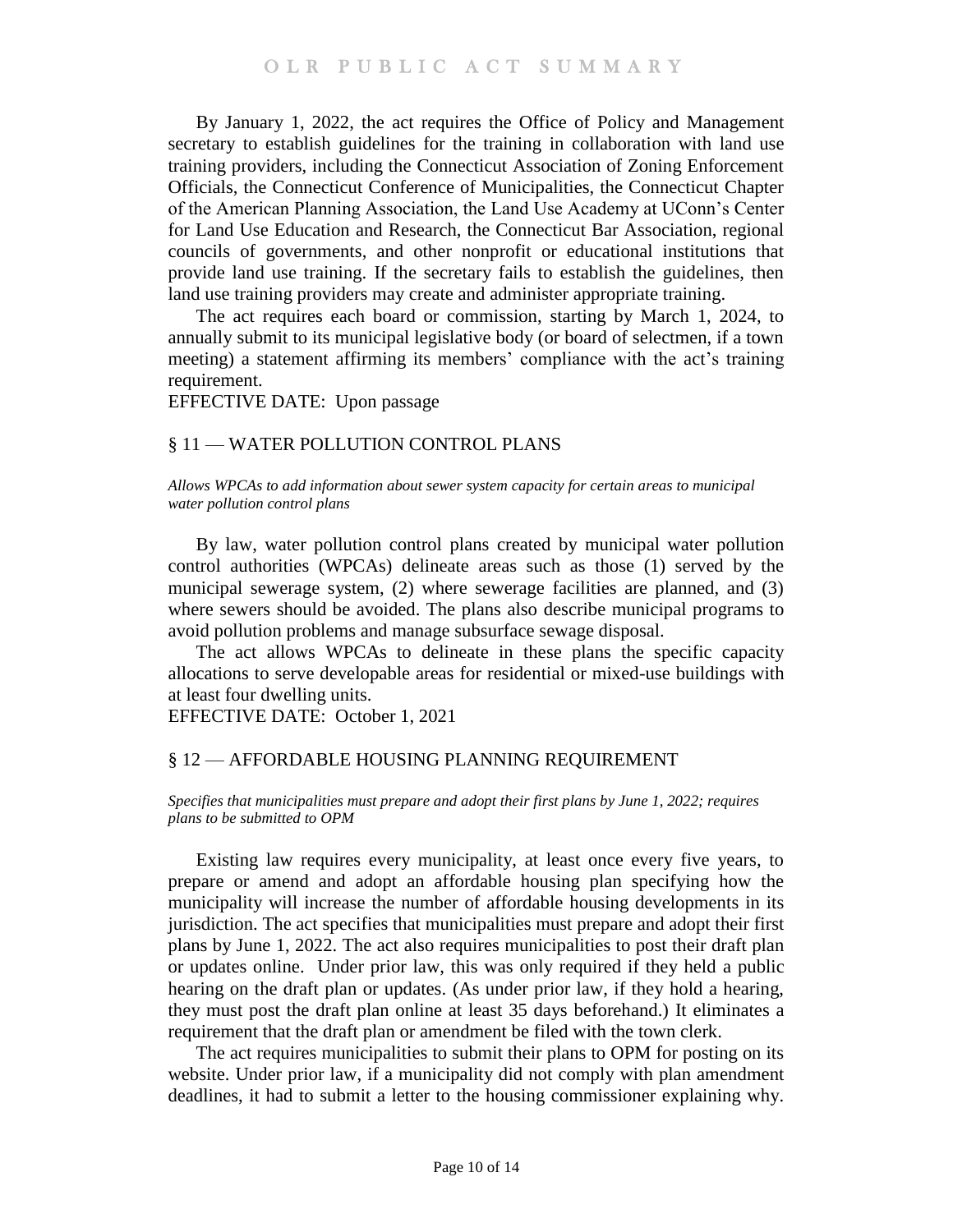The act instead requires them to submit the letter to OPM and, in providing this explanation, specify a date by which the plan will be amended.

The act also authorizes municipalities to submit their affordable housing plans as part of their local plan of conservation and development (POCD). Those doing so may submit their affordable housing plan early to coincide with a POCD submission, so long as their next submission is five years later. (POCDs are due every 10 years.)

EFFECTIVE DATE: Upon passage

### <span id="page-10-0"></span>§ 13 — COMMISSION ON CONNECTICUT'S DEVELOPMENT AND **FUTURE**

<span id="page-10-1"></span>*Establishes a commission within the Legislative Department to evaluate policies related to land use, conservation, housing affordability, and infrastructure*

The act establishes a Commission on Connecticut's Development and Future within the Legislative Department to evaluate policies related to land use, conservation, housing affordability, and infrastructure.

The act specifies that the commission may accept administrative support and technical and research assistance from employees of the Joint Committee on Legislative Management and outside organizations. The co-chairpersons may establish working groups consisting of commission members and nonmembers and may designate a chairperson of each working group.

#### *Membership*

The commission consists of the following members:

- 1. two appointed by the House speaker, one who is a legislator and one who represents a municipal advocacy organization;
- 2. two appointed by the Senate president pro tempore, one who is a legislator and one who has expertise in state or local planning;
- 3. two appointed by the House majority leader, one who has expertise in state affordable housing policy and one who represents a town with a population over 30,000 but less than 75,000;
- 4. two appointed by the Senate majority leader, one who has expertise in zoning policy and one with expertise in community development policy;
- 5. two appointed by the House minority leader, one who has expertise in environmental policy and one who represents a municipal advocacy organization;
- 6. two appointed by the Senate minority leader, one who represents the Connecticut Association of Councils of Governments and one with expertise in homebuilding;
- 7. two appointed by the governor, one who is an attorney with expertise in planning and zoning and one who has expertise in fair housing;
- 8. the chairs and ranking members of the Planning and Development, Environment, Housing, and Transportation committees;
- 9. the administrative services, economic and community development,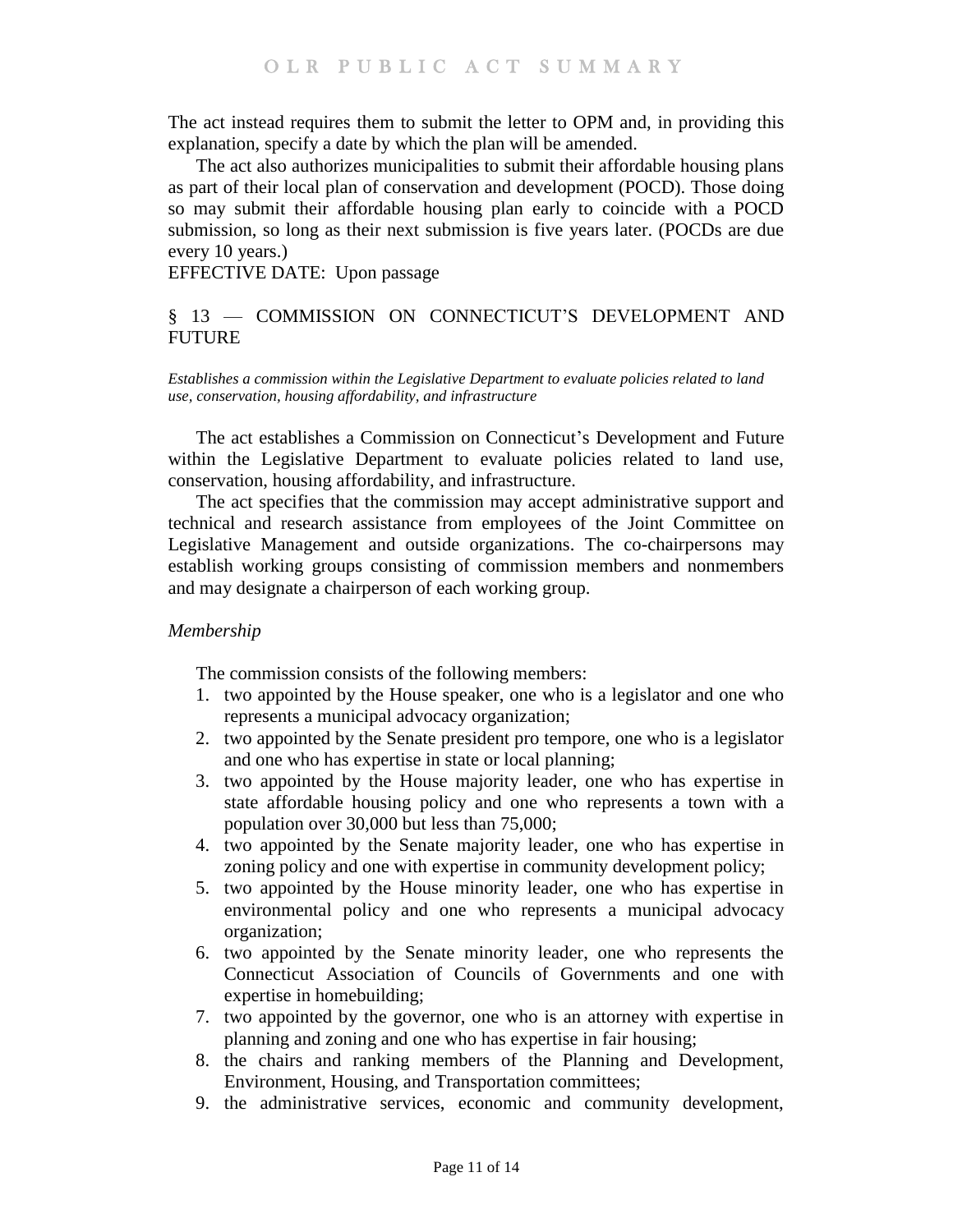energy and environmental protection, housing, and transportation commissioners, or their designees; and

10. the OPM secretary.

The House speaker and Senate president pro tempore cannot appoint as their legislative appointees a chair or ranking member of the Planning and Development, Environment, Housing, or Transportation committee. The act requires appointing authorities, in cooperation with one another, to make a good faith effort to ensure that, to the extent possible, the commission's membership closely reflects Connecticut's gender and racial diversity.

Members serve without compensation, except for necessary expenses incurred in the performance of their duties. Appointing authorities must fill any vacancy.

The House speaker and Senate president pro tempore must jointly select one of their legislative appointments to serve as one of the chairpersons. The OPM secretary serves as the other chairperson. The chairpersons are responsible for scheduling the first commission meeting.

### *Responsibilities*

By January 1, 2022, and again by January 1, 2023, the commission must submit a report to the Planning and Development, Environment, Housing, and Transportation committees and to the OPM secretary regarding the following:

- 1. any recommendations for statutory changes to the process for developing, adopting, and implementing the state plan of conservation and development;
- 2. any recommendations for (a) statutory changes to the process for developing and adopting the state's consolidated plan for housing and community development and (b) implementing it;
- 3. any recommendations for guidelines and incentives for compliance with the law's (a) affordable housing planning requirement (see above,  $\S$  12) and (b) requirements under the Zoning Enabling Act that zoning regulations provide opportunities for developing varied housing opportunities, promote housing choice and economic diversity in housing, and expressly allow for housing to be developed that meets the needs identified in the state's consolidated plan for housing and community development and plan of conservation and development;
- 4. any recommendations as to how such compliance should be determined, as well as the form and manner in which evidence of such compliance should be demonstrated;
- 5. (a) existing categories of discharge that constitute alternative on-site sewage treatment systems, subsurface community sewerage systems, and decentralized systems; (b) current administrative jurisdiction to issue or deny permits and approvals for these systems (with reference to these systems' daily capacities); and (c) the potential impacts of increasing their daily capacities, including changes in administrative jurisdiction over these systems and the timeframe for adopting regulations to implement these changes; and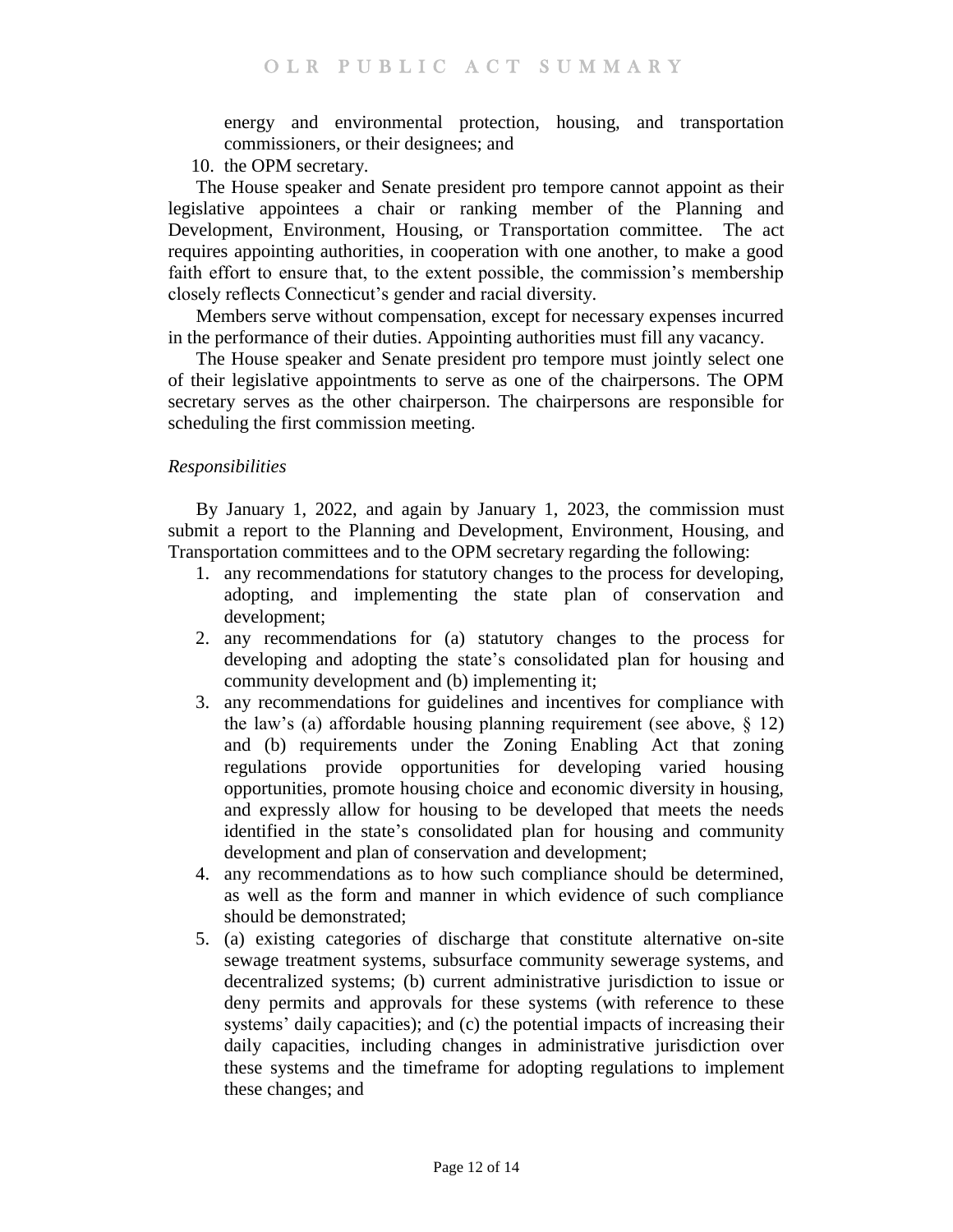6. development of (a) model design guidelines for both buildings and context-appropriate streets that municipalities may adopt, in whole or in part, as part of their zoning or subdivision regulations as described below and (b)implementation by the regional councils of governments of an education and training program for delivering the model design guidelines.

Under the act, the report on model design guidelines must provide guidelines that:

- 1. identify common architectural and site design features of building types used throughout Connecticut;
- 2. create a catalogue of common building types, particularly those typically associated with housing;
- 3. establish reasonable and cost-effective design review standards for approval of common building types, accounting for topography, geology, climate change, and infrastructure capacity;
- 4. establish procedures for expediting the approval of buildings or streets that satisfy these design review standards, whether for zoning or subdivision regulations; and
- 5. create a design manual for context-appropriate streets that complements common building types.

The act specifies that the provision requiring the commission to provide recommendations related to compliance with the state's affordable housing planning requirement should not be construed to change municipalities' obligation to adopt or amend their plans on-time.

If the commission is unable to meet the first reporting deadline (January 1, 2022), the co-chairpersons must request an extension from the House speaker and Senate president pro tempore and must submit an interim report. The commission terminates when it submits its final report or January 1, 2023, whichever is later. EFFECTIVE DATE: Upon passage

# <span id="page-12-0"></span>BACKGROUND

### *Affordable Housing Land Use Appeals Procedure (CGS § 8-30g)*

The procedure requires municipal planning and zoning agencies ("municipalities") to defend their decisions to reject affordable housing development applications or approve them with costly conditions. In traditional land use appeals, the developer must convince the court that the municipality acted illegally, arbitrarily, or abused its discretion. The procedure instead places the burden of proof on municipalities.

With limited exceptions, developers can use the appeals procedure to contest a municipality's decision on an affordable housing development application submitted to a municipality if (1) fewer than 10% of the municipality's housing units are affordable, based on certain statutory criteria, and (2) the municipality has not qualified for a moratorium (i.e., a temporary suspension of procedure following a relatively rapid increase in affordable housing stock).

By law, DOH annually publishes a list of housing stock in each municipality